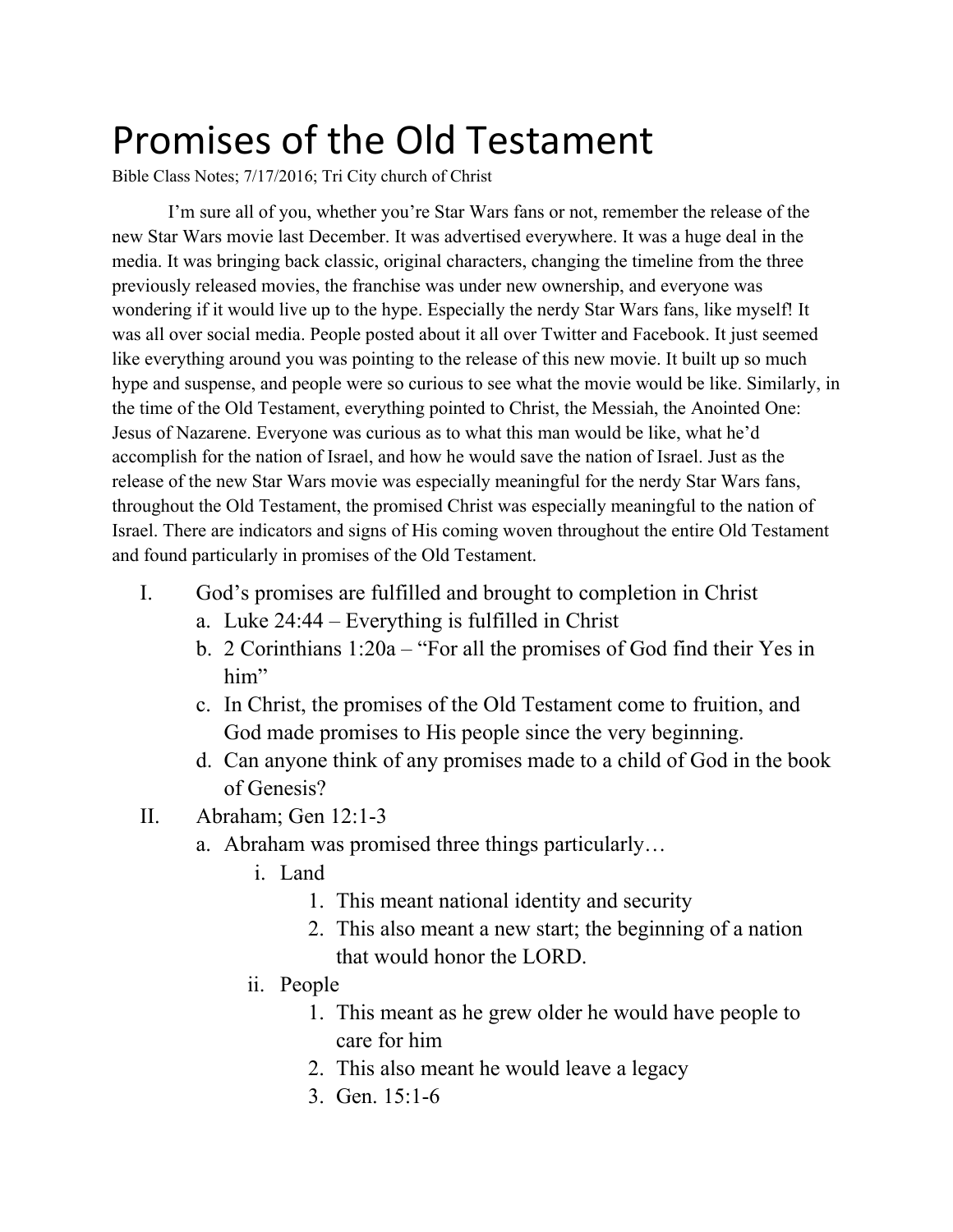- iii. All the earth would be blessed through Him
	- 1. This meant that through this lineage there would arise one who would bless the nations of the earth
	- 2. Christ was the fulfillment of not only this promise but all of the promises
- b. These things were fulfilled in ways throughout the Old Testament, but they were only a taste of what was to come
	- i. Land
		- 1. This was fulfilled in part when the Israelites conquered Canaan in Joshua, and they continued to expand through the united kingdom
		- 2. But this inheritance promised to Abraham's descendants is ultimately fulfilled through Christ because Christ inherited authority over the entire earth (Romans 4:13; Matthew 28:18)
		- 3. Christ offers all the nations of the world a chance to be a part of His Kingdom and have an inheritance of our own (Ephesians 1:11-14; Colossians 3:23-24)
	- ii. People
		- 1. When Moses led the nation of Israel out of Egypt there was already a substantial amount of Israelites, likely in the millions
		- 2. Their kingdom continued to grow far and wide through the reign of Solomon
		- 3. This offspring promised was not only a physical offspring but spiritual as well (Galatians  $3:7, 26-29$ )
	- iii. Bless the Nations of the Earth
		- 1. Just as Abraham had a relationship based on faith with God, we have a relationship with God through Christ and we are all an heir of God's promise through Him  $(Galatians 3:7-9, 14)$
- c. Which son of Abraham were these promises fulfilled through? (Isaac)
- III. Abraham and Isaac (Gen. 22)
	- a. Isaac was fundamental in fulfilling the promises to Abraham, and when God tests Abraham with his son Isaac, God foreshadows how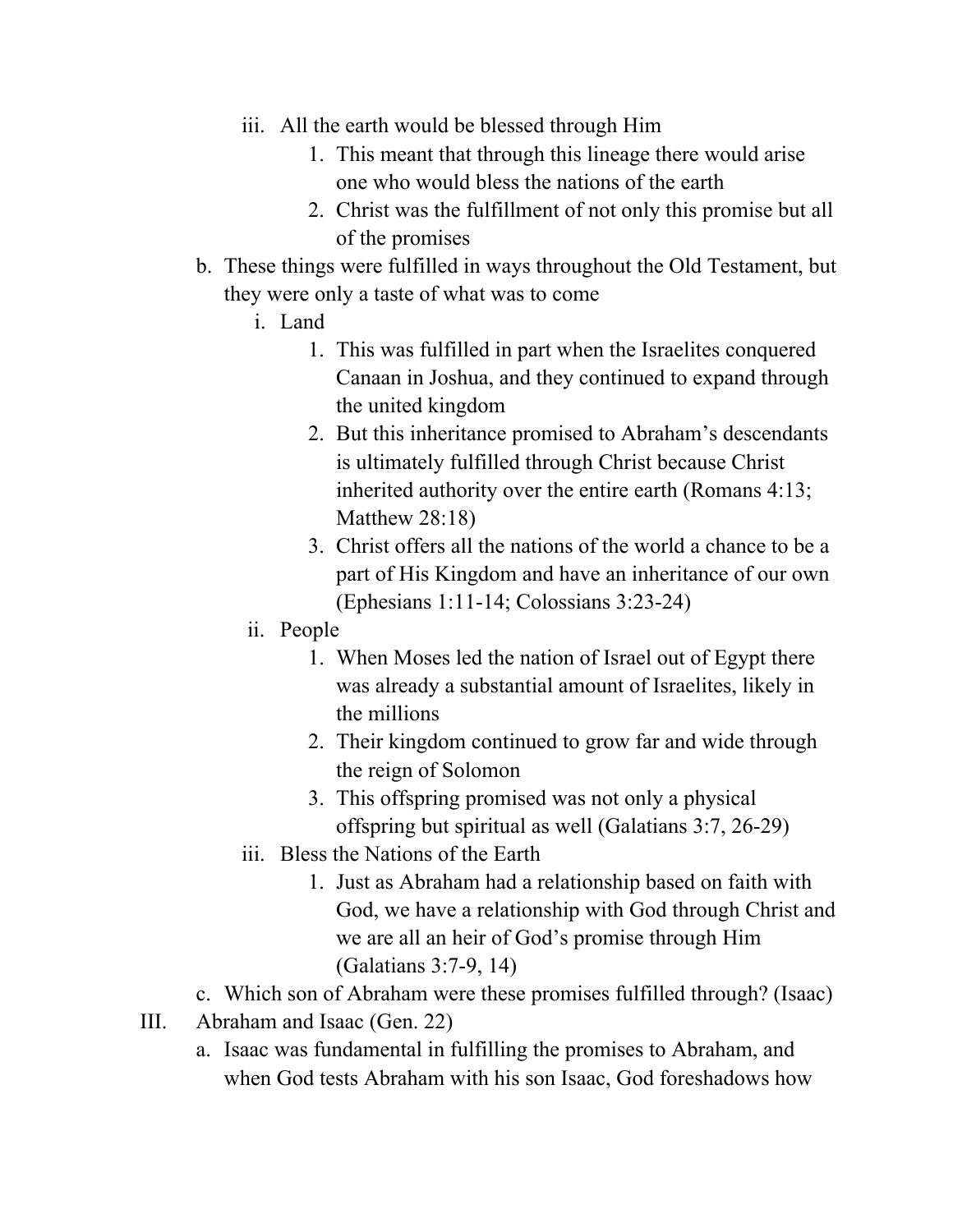Abraham's promises would be fulfilled in Christ thousands of years later.  $(v. 1-18)$ 

- i. Isaac was Abraham's only son through Sarah (v. 2); Christ was the only Son of God (John 3:16)
- ii. Isaac was to be offered as a burnt offering (v. 2), as Christ was our offering
- iii. Isaac carried the wood for the offering (v. 6), as Christ carried His cross (John 19:7)
- iv. Just as Isaac cried out to his father before the sacrifice (v.7), Christ cried out to His father before His sacrifice (Mark  $14:32-42$
- v. Just as God provided the sacrifice for Abraham and Isaac (v. 8, 13), God also provided His son as the sacrifice for us (John 3:16)
- vi. Just as the ram that was offered was caught in the thicket by its horns (v. 13), Jesus, who was offered for us, was crowned with thorns (John 19:2)
- vii. Just as it was said, "On the mount of the LORD it shall be provided," (v. 14) God provided His son on the mount for us.
- IV. Jeremiah 31:31-34
	- a. This was the promise of a new covenant, not only for Israel and Judah, but under Christ
		- i. Hebrews 8:6-13 reaffirms that this promise was fulfilled through Christ
		- ii. Ephesians  $2:11-16$
		- iii. Romans  $7:1-4$
		- iv. Colossians  $2:13-17$
	- b. Confusion regarding Matthew 5:17
		- i. Jesus didn't want to make ruin of the Old Law, because it served its purpose well, but its purpose was to be a shadow of Him
		- ii. Jesus fulfilled the Old Law; he brought it to a natural conclusion, he didn't demolish it, he completed it.
		- iii. Jesus gives two conditions for the passing away of the law: heaven and earth will pass away, or all will be fulfilled.